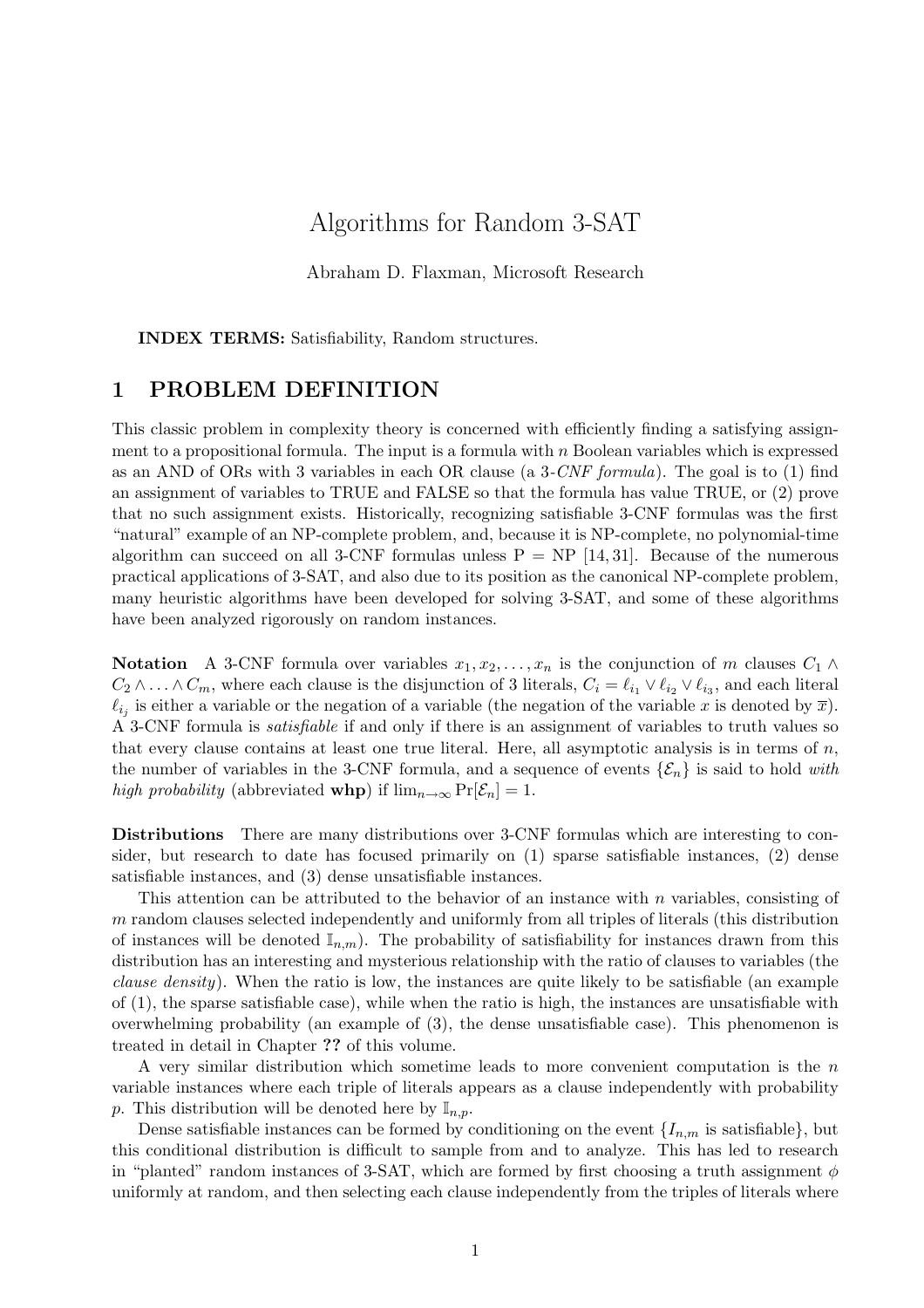at least one literal is set to TRUE by the assignment  $\phi$ . The clauses can be included with equal probabilities in analogy to the  $\mathbb{I}_{n,p}$  or  $\mathbb{I}_{n,m}$  distributions above [29, 30], or different probabilities can be assigned to the clauses with one, two, or three literals set to TRUE by  $\phi$ , in an effort to better hide the satisfying assignment [3, 21].

A particularly appealing modification of the planted random distribution is to the semirandom instance, where a planted random instance is perturbed by an adversary who is constrained to add only clauses which are consistent with the planted satisfying assignment and not to delete anything [20].

#### Problem 1 (3-SAT).

INPUT: 3-CNF Boolean formula  $F = C_1 \wedge C_2 \wedge \cdots \wedge C_m$ , where each clause  $C_i$  is of the form  $C_i = \ell_{i_1} \vee \ell_{i_2} \vee \ell_{i_3}$ , and each literal  $\ell_{i_j}$  is either a variable or the negation of a variable. OUTPUT: A truth assignment of variables to Boolean values which makes at least one literal in each clause TRUE, or a certificate that no such assignment exists.

### 2 KEY RESULTS

It is convenient to consider three categories of heuristics for 3-SAT, based on the type of input distribution for which the heuristic is likely to be successful.

Algorithms for sparse satisfiable instances In the analysis of heuristics, it is often difficult to cope with the conditioning introduced by backtracking algorithms. However, there are some simple heuristics which make no use of backtracking that are likely to succeed on sparse random instances, that is, instances of 3-SAT where the ratio of clauses to variables is sufficiently small.

The Pure Literals Heuristic (PL) is one approach which has no backtracking. It functions as follows: Repeat the following: if the formula contains a literal and not the negation of that literal, set this literal to TRUE and remove all clauses containing the literal. Otherwise set a randomly chosen literal to TRUE, remove all the clauses it satisfies, and remove its negation from all the clauses in which it appears. If a clause become empty, halt and declare failure. Otherwise, when no clauses are left, return the satisfying assignment generated. The PL heuristic has been analyzed by many researchers, and the following result appears in [32] and is proved rigorously in [28, 33]:

**Theorem 1.** There exists a constant  $c_{PL} \approx 1.637$ , such that for any constant  $c < c_{PL}$ , whp the PL heuristic succeeds on  $I_{n,m}$ , while for any constant  $c > c_{PL}$ , whp the PL heuristic fails on  $I_{n,m}$ .

The *Generalized Unit Clause Heuristic (GUC)* is an alternative approach which does not employ backtracking, and works in the following manner: Repeat the following: choose a clause C uniformly at random from all clauses of shortest length, and choose a literal  $\ell$  uniformly at random from  $C$ . Set the variable corresponding to  $\ell$  so that C is satisfied, remove all clauses in the instance in which  $\ell$  appears, and remove  $\ell$  from all the clauses in which it appears. If a clause become empty, halt and declare failure. Otherwise, when no clauses are left, return the satisfying assignment generated. The GUC heuristic has been analyzed by many researchers, eventually leading to the following result from [24]:

**Theorem 2.** There exists a constant  $c_{GUC} \approx 3.003$  such for any  $c < c_3$ , the GUC heuristic succeeds on  $I_{n,cn}$  with asymptotically positive probability, while for any  $c \geq c_3$ , the GUC heuristic fails whp.

*Myopic algorithms* are a class of heuristics which are defined formally in  $[1]$ . They generalize this backtracking-free approach. These algorithms and their close relatives in [26, 27] provide a popular approach to rigorously proving lower bounds on the satisfiability threshold (which is currently known to be at least 3.52). They are treated in detail in Chapter ?? of this volume.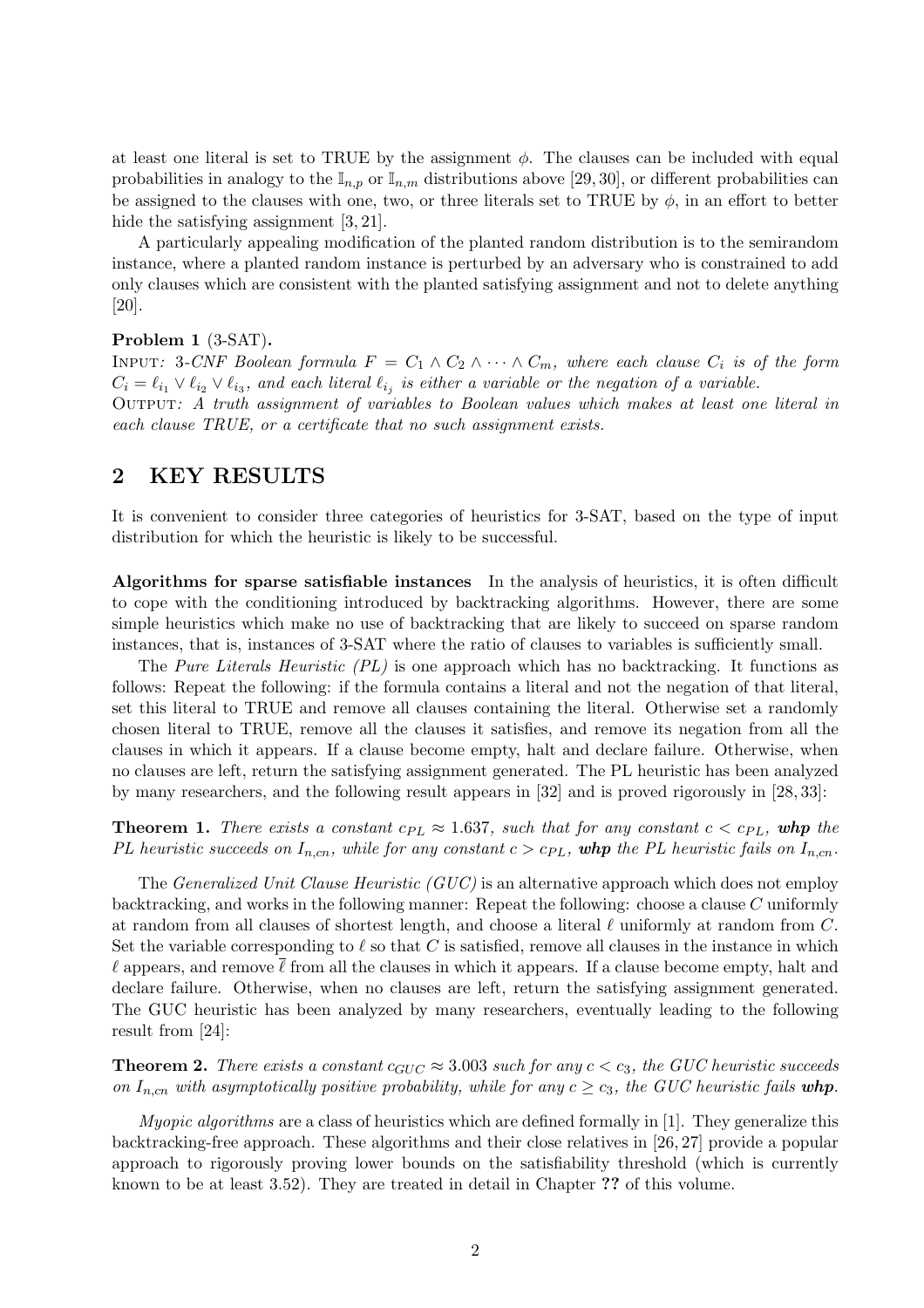Random Walk SAT (RWalkSAT): Unlike the previous algorithms, RWalkSAT is a local search heuristic which does not commit to any of its decisions on how to set a variable. The algorithm begins with an arbitrary truth assignment, and, while the assignment does not satisfy all clauses, the algorithm chooses an unsatisfied clause uniformly at random, then chooses a variable in that clause uniformly at random, and then flips the value of the variable in the truth assignment. Local search heuristics are usually difficult to analyze on random instances, and RWalkSAT is no exception. The following theorem, from [2], works by relating RWalkSAT to the Pure Literal Heuristic:

#### **Theorem 3.** For any constant  $c < c_{PL} \approx 1.637$ , whp heuristic RWalkSAT succeeds on  $I_{n,cn}$ .

Experimental results indicate that RWalkSAT also succeeds for larger values of c, up to  $c \approx$ 2.65 [34]. Experimental success has also been reported in combining RWalkSAT with the hill climbing algorithm GSAT, which starts with a random assignment and repeatedly flips the value of the variable which results in the greatest increase in the number of clauses satisfied [35] (The combination of RWalkSAT and GSAT is called WalkSAT in the literature, and a careful combination has shown experimental success for values of  $c$  to just below 4.2).

Survey Propagation is a very exciting new approach for random instances of 3-SAT. Algorithms which use survey propagation have not been proven to succeed on random instances drawn from  $\mathbb{I}_{n,cn}$ , but experimental results suggest that some will succeed for values of c very close to the conjectured satisfiability threshold [7]. The survey-propagation-based algorithm Survey Inspired Decimation is described in the EXPERIMENTAL RESULTS section below.

Algorithms for dense unsatisfiable instances A simple calculation shows that whp  $I_{n,cn}$  is unsatisfiable for  $c > 1/\log_2(8/7) \approx 5.191$  (and better bounds are known, see Chapter ?? of this volume). However, no algorithm is known which will certify the unsatisfiability of such instances in polynomial time for any  $c \ll \sqrt{n}$ . The hypothesis that no such algorithm exists (or a related, weaker hypothesis) forms the basis for worst-case hardness-of-approximation results in [16].

One approach to refuting unsatisfiable instances of 3-SAT is resolution, which carefully simplifies the instance by combining clauses according to the rule  $(x \vee C_1) \wedge (\bar{x} \vee C_2) \implies (C_1 \vee C_2)$ . This is not an entire specification of an algorithm, and there is a lot of flexibility in how to choose the clauses to combine. However, no polynomial-time algorithm will be successful whp, because whp the shortest resolution proof has length exponential in the number of variables [4–6, 10].

**Theorem 4.** For any  $0 \le \epsilon \le 1/2$ , there exists a constant  $C_{\epsilon}$  such that for any  $c = c(n) \ge 1$ , any resolution proof that  $I_{n,cn}$  is unsatisfiable has size at least  $\exp\left\{C_{\epsilon n}/c^{2-\epsilon}\right\}$ .

When the clause density is tending to  $\infty$  sufficiently rapidly, two approaches have been shown to succeed whp.

The first is the Davis-Putnam-Logemann-Loveland procedure (DPLL), which is closely related to the resolution proof system above, and performs a recursive search for a satisfying assignment by considering separately the effects of setting a variable to TRUE and to FALSE. When the recursive application of the search results in a clause with all literals set to FALSE, the branch terminates. In the version of DPLL analyzed in [4], (called ordered DLL there), the next variable to set is selected uniformly from the variables in unit clauses if such a clause exists, and according to a fixed order on all variables otherwise. In [4], it is proved that

**Theorem 5.** Ordered DLL certifies the unsatisfiability of  $I_{n,cn}$  in time  $2^{O(n/c)}n^{O(1)}$  whp. Thus ordered DLL runs in polynomial time whp for  $c = \Omega(n/\log n)$ .

Spectral refutation algorithms provide an alternative approach which have been proven to work whp for lower clause density. These algorithms work by constructing certain graphs based on the 3-CNF formulas and then calculating the eigenvalues of these graphs, which must satisfy certain inequalities if the formula is satisfiable. The approach which currently is proven to work for the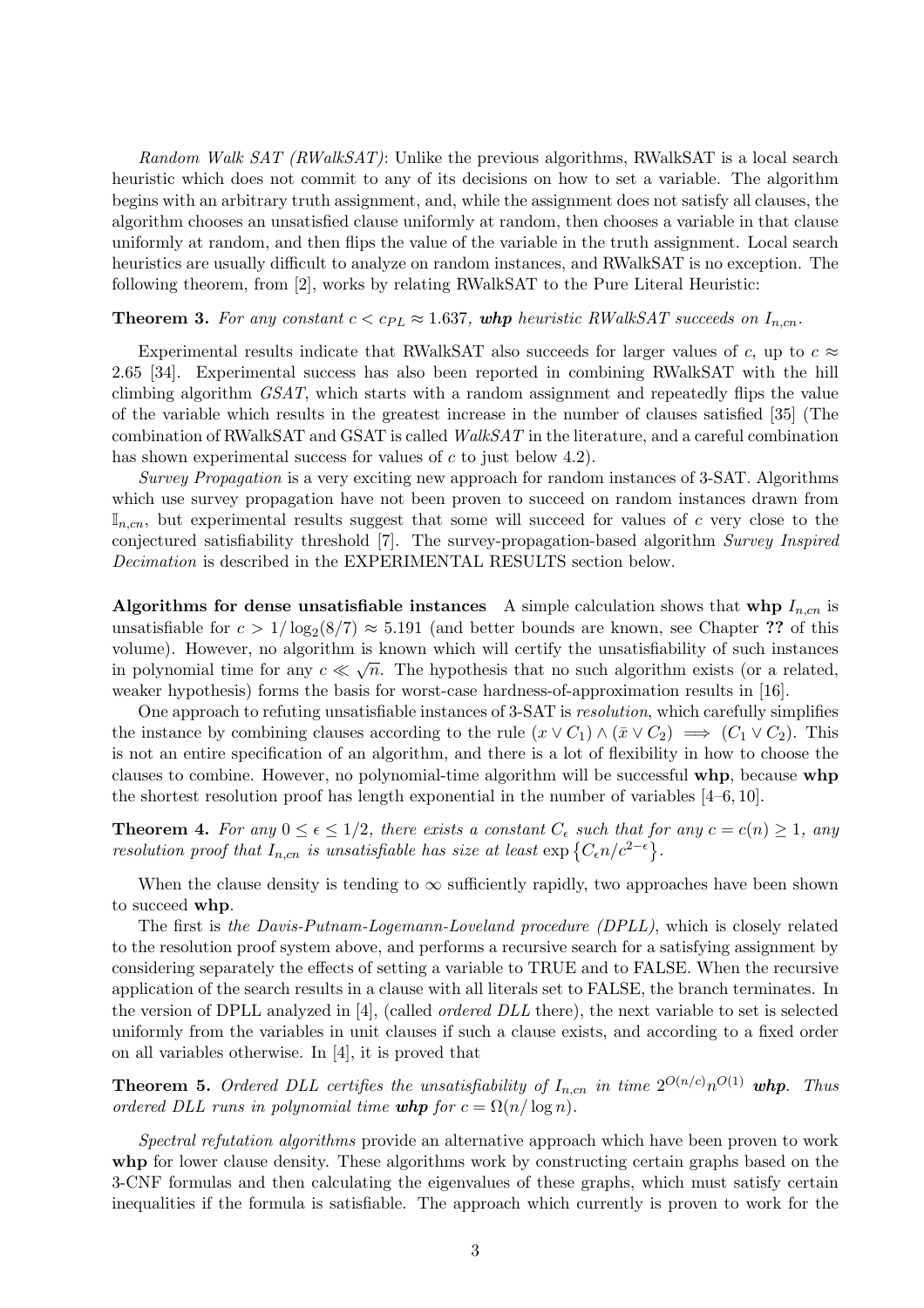widest range of instances is from [19], which works for instances  $I_{n,cn^{3/2}}$  whenever c exceeds a sufficiently large constant. For simplicity, however, the algorithm which follows is a simpler spectral refutation approach from [22].

Construct a graph  $G = (V, E)$  from the instance as follows. The vertex set V consists of ordered pairs of variables,  $V = \{(x_i, x_j) : i, j \in [n]\}$ . The edge set E consists of all edges  $\{(a_1, b_1), (a_2, b_2)\}$ such that there exists a variable z so that  $a_1 \vee a_2 \vee z$  is a clause in I and  $b_1 \vee b_2 \vee \overline{z}$  is also a clause in I. Similarly construct a graph  $H = (V, F)$  from the instance, with the same vertex set, but with edge set F consisting of all edges  $\{(a_1, b_1), (a_2, b_2)\}$  such that there exists a variable z so that that  $\overline{a_1} \vee \overline{a_2} \vee z$  is a clause in I and  $\overline{b_1} \vee \overline{b_2} \vee \overline{z}$  is also a clause in I. Then construct the matrix  $M_G$ defined by  $M_G(i, j) = 1$  if  $\{i, j\} \notin E$  and  $M_G(i, j) = -\frac{1-p}{p}$  $\frac{-p}{p}$  otherwise. Construct the matrix  $M_H$ similarly. Calculate the largest eigenvalue of  $M_G$  and  $M_H$ , and if both values are less than  $n^2/4$ , this constitutes a certificate that the instance is not satisfiable (see [23] or the subsequent work in [12, 19, 25] for additional details).

**Theorem 6.** For  $0 < \gamma < 1/2$ , for  $I_{n,p}$  with  $p = n^{-(1+\gamma)}$ , whp  $\lambda_1(M_G)$  and  $\lambda_1(M_H) \leq n^2/4$ , and hence a spectral refutation heuristic certifies that  $I_{n,p}$  is unsatisfiable whp.

**Whp** random instances  $I_{n,m}$  with  $m > cn^{7/5}$  contain a polynomial length certificate of unsatisfiability, however it is currently not known how to find such a certificate in time less than  $2^{O(n^{0.2} \log n)}$  [17].

Algorithms for dense satisfiable instances Dense satisfiable instances can be formed by conditioning on the event  $\{I_{n,m}\}$  is satisfiable, and results for this distribution are reported in [9] and in the conclusion of [13]. Besides these works, the conditionally satisfiable distribution has resisted analysis. This has led to research in "planted" random instances of 3-SAT, which are formed by first choosing a truth assignment  $\phi$  uniformly at random, and then selecting each clause independently from the triples of literals where at least one literal is set to TRUE by the assignment  $\phi$ . When random instances are generated with a planted satisfying assignment, the planted assignment together with the instance constitutes a candidate for a one-way function. This potential application to cryptography, as well as the basic interest in identifying hard problems, has motivated the development of algorithms for 3-SAT which are known to work on planted random instances.

Majority Vote Heuristic: If every clause consistent with the planted assignment is included with the same probability, then there is a bias towards including the literal satisfied by the planted assignment more frequently than its negation. This is the motivation behind the Majority Vote Heuristic, which assigns each variable to the truth value which will satisfy the majority of the clauses in which it appears. Despite its simplicity, this heuristic has been proven successful whp for sufficiently dense planted instances [29].

**Theorem 7.** When c is a sufficiently large constant and  $I \sim \mathbb{I}_n^{\phi}$  $_{n,cn\log n}^\phi, \textit{ whp }$  the majority vote heuristic finds the planted assignment  $\phi$ .

When the density of the planted random instance is lower than  $c \log n$ , then the majority vote heuristic will fail, and if the relative probability of the clauses satisfied by one, two, and three literals are adjusted appropriately then it will fail miserably. But there are alternative approaches.

For planted instances where the density is a sufficiently large constant, the majority vote heuristic provides a good starting assignment, and then the k-OPT heuristic can finish the job. The k-OPT heuristic of [20] is defined as follows: Initialize the assignment by majority vote. Initialize  $k$ to 1. While there exists a set of k variables for which flipping the values of the assignment will  $(1)$ make false clauses true and (2) will not make true clauses false, flip the values of the assignment on these variables. If this reaches a local optimum that is not a satisfying assignment, increase  $k$ and continue.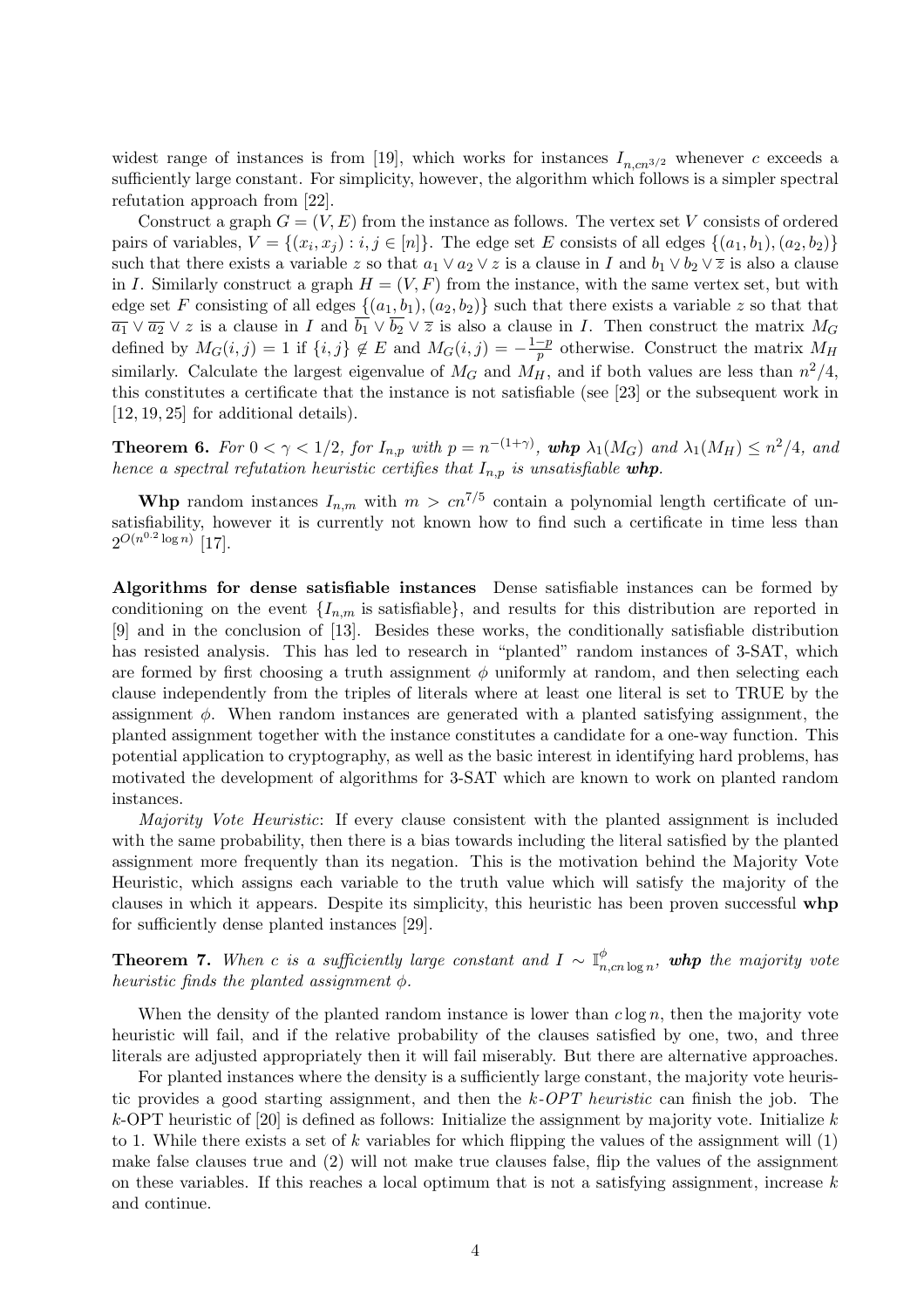**Theorem 8.** When c is a sufficiently large constant and  $I \sim I_{n,cn}^{\phi}$  the k-OPT heuristic finds a satisfying assignment in polynomial time  $whp$ . The same is true even in the semirandom case, where an adversary is allowed to add clauses to I that have all three literals set to TRUE by  $\phi$ before giving the instance to the k-OPT heuristic.

A related algorithm has been shown to run in expected polynomial time in [30], and a rigorous analysis of Warning Propagation (WP), a message passing algorithm related to Survey Propagation, has shown that WP is successful whp on planted satisfying assignments, provided that the clause density exceeds a sufficiently large constant [18]. When the relative probabilities of clauses containing one, two, and three literals are adjusted carefully, it is possible to make the majority vote assignment very different from the planted assignment. A way of setting these relative probabilities that is predicted to be difficult is discussed in [3]. If the density of these instances is high enough (and the relative probabilities are anything besides the case of "Gaussian elimination with noise"), then a spectral heuristic provides a starting assignment close to the planted assignment and local reassignment operations are sufficient to recover a satisfying assignment [21].

# 3 APPLICATIONS

Some applications of algorithms for random 3-SAT have already been mentioned, including proving lower bounds on the satisfiability threshold (a major open problem in probabilistic combinatorics, treated in Chapter ?? of this volume), understanding the security of using planted instances as oneway functions, and developing further conditional hardness-of-approximation results in worst-case complexity theory.

Another intriguing application is based on the experimental observation that, for a fixed number of variables, DPLL algorithms take the most time to solve instances for which the clause density appears to be equal to the satisfiability threshold [8, 15, 36]. This has led to speculation that there is a connection between phase transitions and computational difficulty. However, evidence of this relationship is inconclusive (see, for example, [11]).

Additionally, 3-SAT is a universal problem, and due to its simplicity, it has potential applications in many other areas, including proof theory and program checking, planning, cryptanalysis, machine learning, and modeling biological networks.

# 4 OPEN PROBLEMS

Several open problems in algorithms for random 3-SAT have already been mentioned; find better bounds on the satisfiability threshold, determine whether refuting random instances of constant density is computationally intractable, developing distributions over instances-and-satisfyingassignments so that the instance is hard to satisfy if the assignment is kept secret, and analyzing RWalkSAT and other backtracking algorithms for clause density closer to the satisfiability threshold.

Another important direction is to develop alternative models of random distributions which more accurately reflect the type of instances that occur in the real world.

Finally, the rigorous theoretical analysis of the survey-propagation-based heuristics presents an important new challenge.

## 5 EXPERIMENTAL RESULTS

This section describes the survey-propagation-based algorithm, Survey Inspired Decimation (SID) which is based on considerations from statistical mechanics and works in experiments for sparse random instances with clause density close to the satisfiability threshold. In many ways, SID is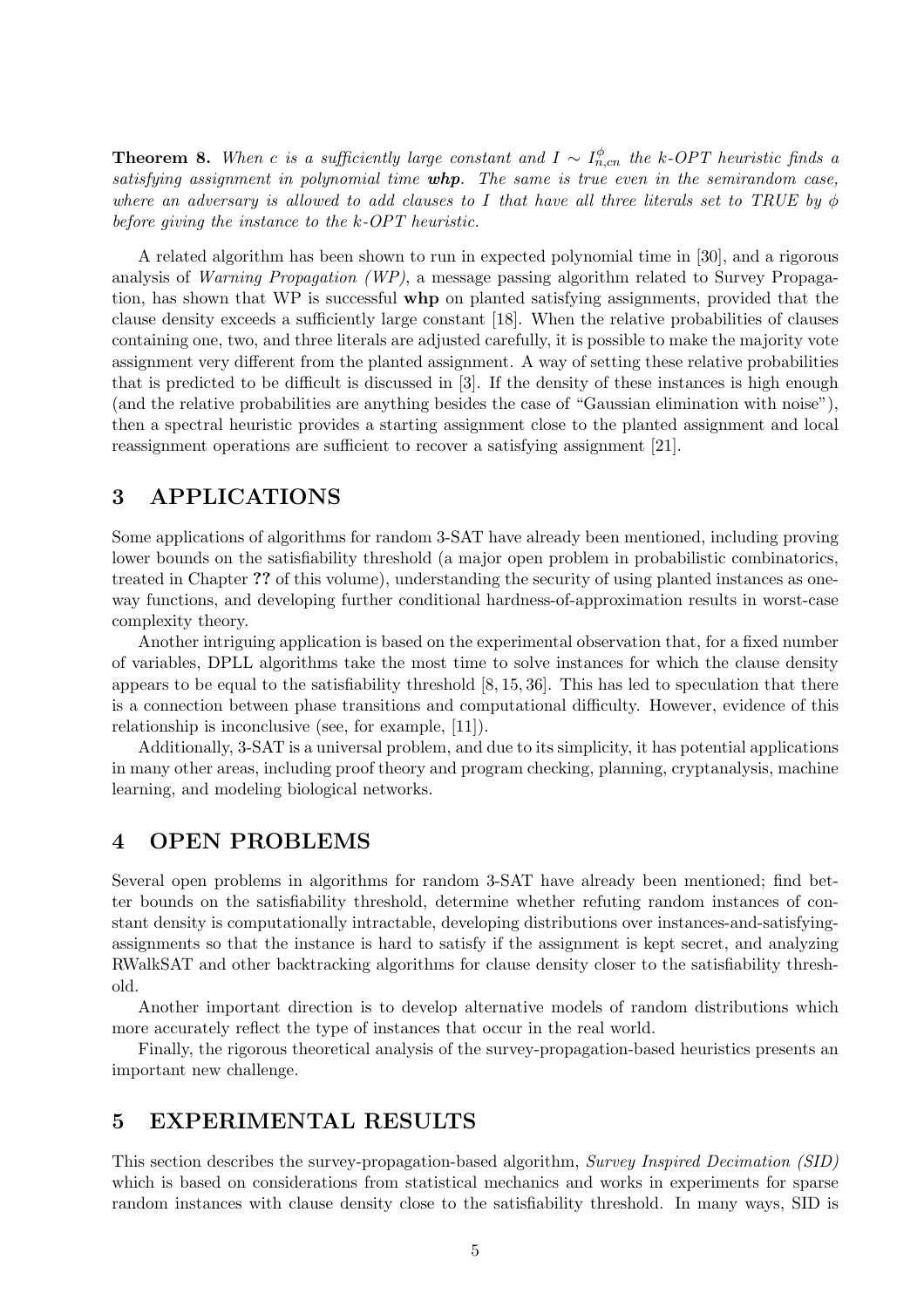similar to the other algorithms for sparse satisfiable instances which do not use any backtracking. It works by selecting a variable to fix to a truth value and then reducing the formula to reflect this decision. The decision of which variable to fix is made after finding a stable solution to a system of nonlinear dynamics described below. In experiments, it has been helpful to use SID to fix a certain fraction of the variables and then use the local search algorithm WalkSAT to find a satisfying assignment for the remaining formula.

To determine which variable to fix, SID runs a iterative procedure (survey propagation) to calculate values  $\eta_{a\to i}$  for every clause a and every variable i which appears in a. For brevity, below is an equivalent formulation of the update rule, in terms of  $\gamma_{C\to\ell}$ , where C is a clause and  $\ell$  is a literal. This rearranging of terms may remove the physical intuition which motivates the algorithm. For details on the intuition, see [7].

To determine which variable to fix, do the following: for each literal occurrence  $\ell$  in each clause C, initialize  $\gamma_{C\rightarrow \ell}$  to a random value, independently and uniform in [0, 1]. Then iterate through the literal occurrences according to a random permutation, updating the value of  $\gamma_{C \to \ell}$ , for  $C = j \vee k \vee \ell$ according to the rule

$$
\gamma_{C \to \ell} = 1 - \left(1 - \frac{Z_{\overline{j}}}{Z_{\overline{j}} + Z_j^C - Z_{\overline{j}} Z_j^C}\right) \left(1 - \frac{Z_{\overline{k}}}{Z_{\overline{k}} + Z_k^C - Z_{\overline{k}} Z_k^C}\right),
$$

where

$$
Z_{\ell} = \prod_{C': \ell \in C'} \gamma_{C' \to \ell}, \quad \text{and} \quad Z_{\ell}^C = \prod_{\substack{C': \ell \in C', \\ C' \neq C}} \gamma_{C' \to \ell},
$$

with the empty product is defined to be 1. (When dealing with a two-literal clause  $C = k \vee \ell$ , use the rule  $\gamma_{C \to \ell} = \frac{Z_{\overline{k}}}{Z_{\ell} + Z_{\ell}}$  $\frac{Z_k}{Z_{\overline{k}}+Z_k^C+Z_{\overline{k}}Z_k^C}$ .) Repeat this until the largest change in any  $\gamma_{C\to \ell}$  is less than some threshold value  $\epsilon$ , and then find the variable x for which the magnitude of  $\frac{-Z_x+Z_{\overline{x}}}{Z_x+Z_x+Z_x+Z_x}$  is maximized, and set this variable to TRUE if the sign is positive and FALSE if the sign is negative. (If the absolute value is less than  $\epsilon$  for all variables, run WalkSAT.) Clean the formula by removing the variable just set, and then iteratively removing any unit clauses generated, and then return to iterating the  $\gamma_{C\to\ell}$  values (the sample code available does not reseed the  $\gamma_{C\to\ell}$  values for the remaining formula).

# 6 DATA SETS

Sample instances of satisfiability and 3-SAT are available on the web at http://www.satlib.org/.

#### 7 URL to CODE

Solvers and information on the annual satisfiability solving competition are available on the web at http://www.satlive.org/.

Source code for Survey Propagation is at http://www.ictp.trieste.it/~zecchina/SP/

### 8 CROSS REFERENCES

satisfiability threshold chapter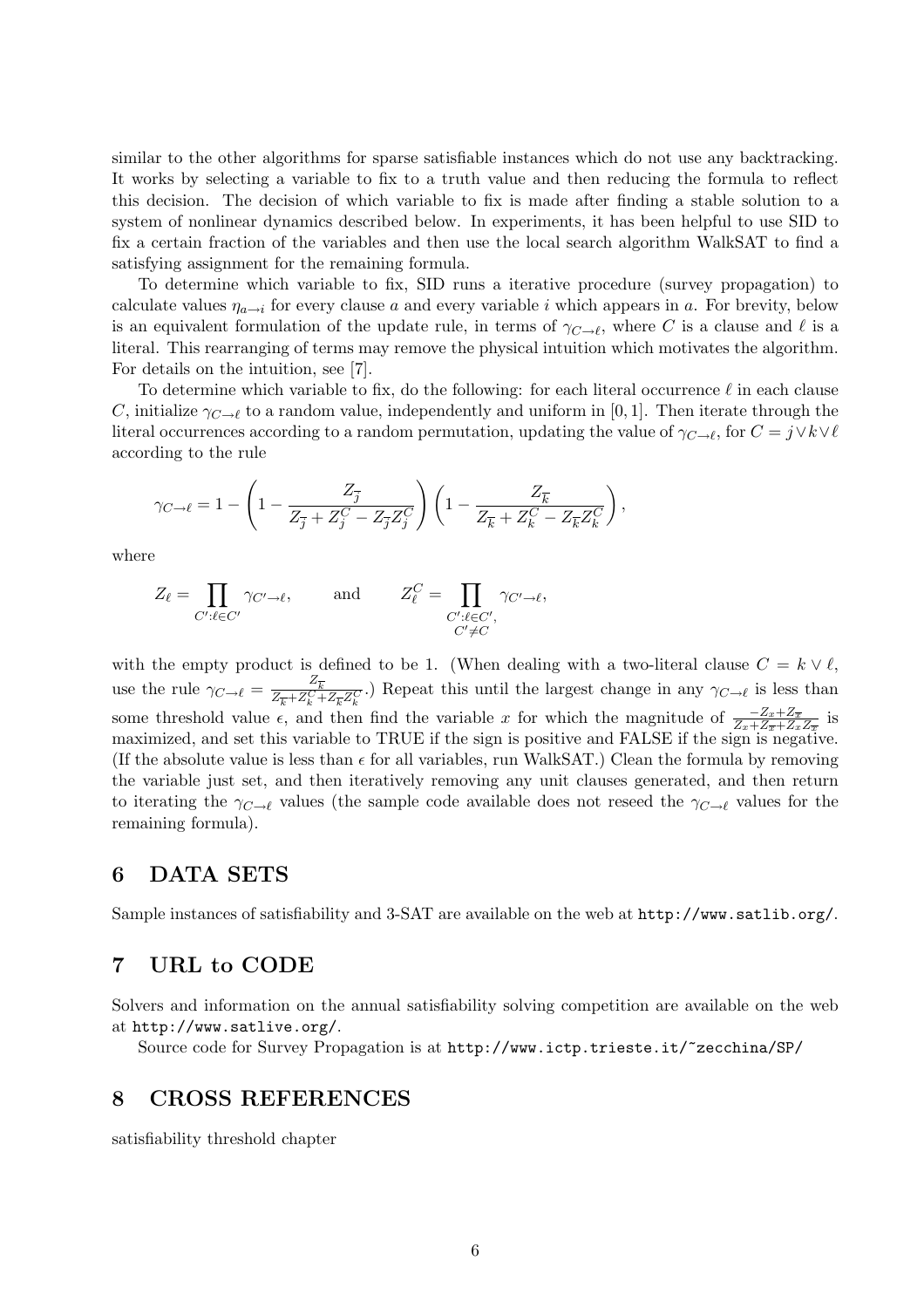# 9 RECOMMENDED READING

#### References

- [1] Achlioptas, D., and Sorkin, G. B. Optimal myopic algorithms for random 3-SAT. In 41st Annual Symposium on Foundations of Computer Science (2000), IEEE Comput. Soc. Press, Los Alamitos, CA, pp. 590–600.
- [2] Alekhnovich, M., and Ben-Sasson, E. Linear upper bounds for random walk on small density random 3-cnf. In FOCS '03: Proceedings of the 44th Annual IEEE Symposium on Foundations of Computer Science (Washington, DC, USA, 2003), IEEE Computer Society, p. 352.
- [3] Barthel, W., Hartmann, A. K., Leone, M., Ricci-Tersenghi, F., Weigt, M., and Zecchina, R. Hiding solutions in random satisfiability problems: A statistical mechanics approach. Phys. Rev. Lett. 88 (2002), 188701.
- [4] Beame, P., Karp, R., Pitassi, T., and Saks, M. On the complexity of unsatisfiability proofs for random k-CNF formulas. In Proceedings of the 30th annual ACM symposium on Theory of computing (1998), ACM Press, pp. 561–571.
- [5] Ben-Sasson, E. Expansion in Proof Complexity. PhD thesis, Computer Science Department, Hebrew University, Jerusalem, 2001.
- [6] Ben-Sasson, E., and Wigderson, A. Short proofs are narrow resolution made simple. J. ACM 48, 2 (2001), 149–169.
- [7] BRAUNSTEIN, A., MÉZARD, M., AND ZECCHINA, R. Survey propagation: an algorithm for satisfiability. Random Structures Algorithms 27, 2 (2005), 201–226.
- [8] CHEESEMAN, P., KANEFSKY, B., AND TAYLOR, W. M. Where the Really Hard Problems Are. In Proceedings of the Twelfth International Joint Conference on Artificial Intelligence, IJCAI-91, Sidney, Australia (1991), pp. 331–337.
- [9] Chen, H. An algorithm for SAT above the threshold. In Theory and Applications of Satisfiability Testing, 6th International Conference, SAT 2003. Santa Margherita Ligure, Italy, May 5-8, 2003 Selected Revised Papers (2003), pp. 14–24.
- [10] CHVÁTAL, V., AND SZEMERÉDI, E. Many hard examples for resolution. J. Assoc. Comput. Mach. 35, 4 (1988), 759–768.
- [11] Coarfa, C., Demopoulos, D. D., San Miguel Aguirre, A., Subramanian, D., and VARDI, M. Y. Random 3-SAT: the plot thickens. Constraints  $8, 3$  (2003), 243–261. Special issue of the Sixth International Conference on Principles and Practice of Constraint Programming (Singapore, 2000).
- [12] COJA-OGHLAN, A., GOERDT, A., AND LANKA, A. Strong refutation heuristics for random k-SAT. In APPROX-RANDOM (2004), K. Jansen, S. Khanna, J. D. P. Rolim, and D. Ron, Eds., vol. 3122 of Lecture Notes in Computer Science, Springer, pp. 310–321.
- [13] Coja-Oghlan, A., Krivelevich, M., and Vilenchik, D. Almost all k-colorable graphs are easy. unpublished manuscript, 2006.
- [14] COOK, S. The complexity of theorem-proving procedures. In Proc. 3rd FOCS (1971), pp. 151– 158.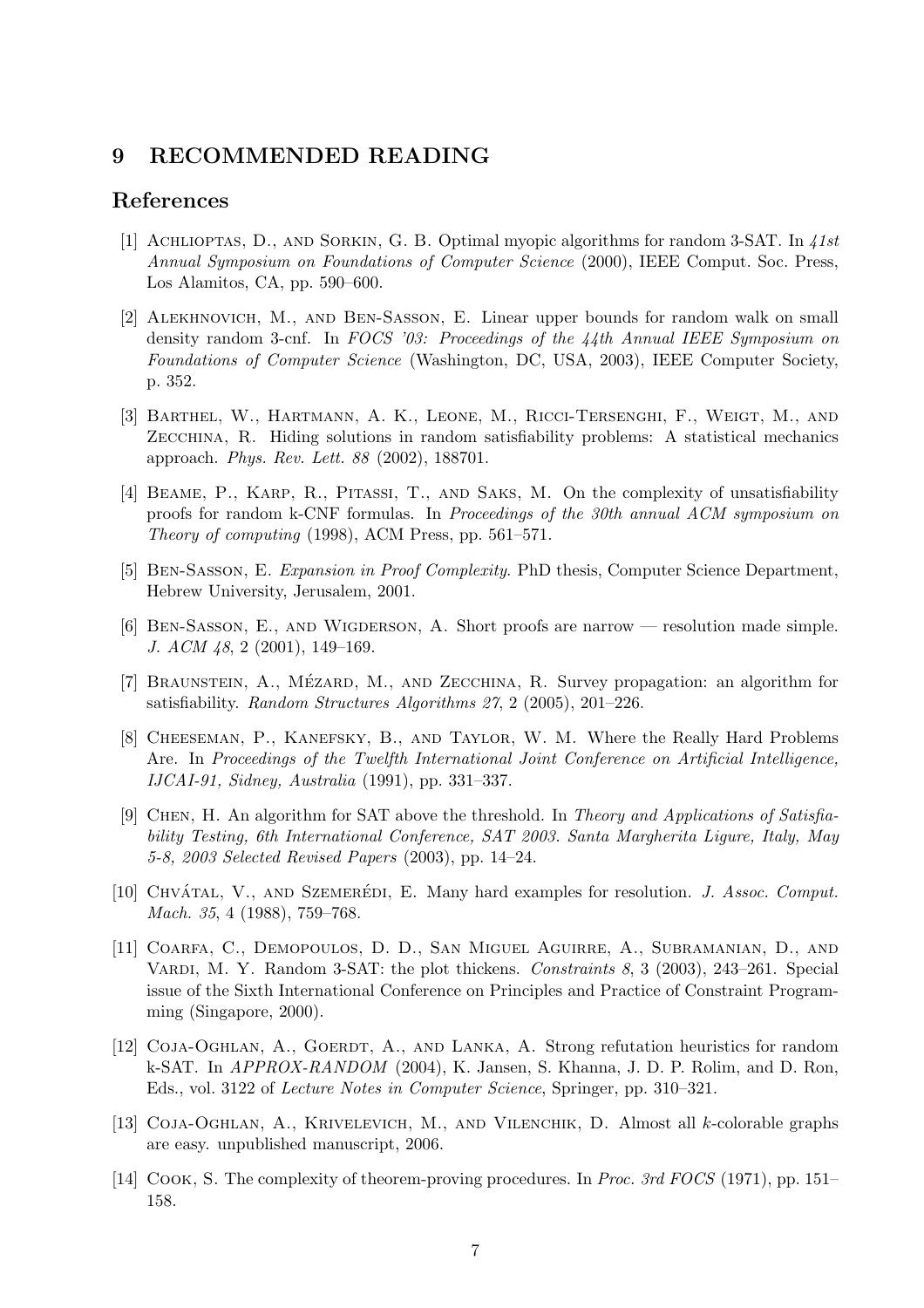- [15] Crawford, J. M., and Auton, L. D. Experimental results on the crossover point in random 3-SAT. Artificial Intelligence 81, 1-2 (1996), 31–57. Frontiers in problem solving: phase transitions and complexity.
- [16] Feige, U. Relations between average case complexity and approximation complexity. In Proc. 34th ACM STOC (2002).
- [17] Feige, U., Kim, J. H., and Ofek, E. Witnesses for non-satisfiability of dense random 3CNF formulas. In FOCS '06: Proceedings of the 47th Annual IEEE Symposium on Foundations of Computer Science (Washington, DC, USA, 2006), IEEE Computer Society.
- [18] Feige, U., Mossel, E., and Vilenchik, D. Complete convergence of message passing algorithms for some satisfiability problems. In Proceedings of APPROX-RANDOM (2006), pp. 339–350.
- [19] Feige, U., and Ofek, E. Easily refutable subformulas of large random 3CNF formulas. In Automata, languages and programming, vol. 3142 of Lecture Notes in Comput. Sci. Springer, Berlin, 2004, pp. 519–530.
- [20] Feige, U., and Vilenchik, D. A local search algorithm for 3-SAT. Tech. rep., The Weizmann Institute, 2004.
- [21] Flaxman, A. D. A spectral technique for random satisfiable 3CNF formulas. In Proceedings of the Fourteenth Annual ACM-SIAM Symposium on Discrete Algorithms (Baltimore, MD, 2003) (New York, 2003), ACM, pp. 357–363.
- [22] FRIEDMAN, J., AND GOERDT, A. Recognizing more unsatisfiable random 3-SAT instances efficiently. In Automata, languages and programming, vol. 2076 of Lecture Notes in Comput. Sci. Springer, Berlin, 2001, pp. 310–321.
- [23] FRIEDMAN, J., GOERDT, A., AND KRIVELEVICH, M. Recognizing more unsatisfiable random k-SAT instances efficiently. SIAM J. Comput. 35, 2 (2005), 408–430.
- [24] Frieze, A. M., and Suen, S. Analysis of two simple heuristics on a random instance of k-SAT. J. Algorithms 20, 2 (1996), 312–355.
- [25] GOERDT, A., AND LANKA, A. Recognizing more random unsatisfiable 3-SAT instances efficiently. In Typical case complexity and phase transitions, vol. 16 of Electron. Notes Discrete Math. Elsevier, Amsterdam, 2003, p. 26 pp. (electronic).
- [26] Hajiaghayi, M., and Sorkin, G. B. The satisfiability threshold of random 3-SAT is at least 3.52. Tech. Rep. RC22942, I.B.M., 2003.
- [27] Kaporis, A. C., Kirousis, L. M., and Lalas, E. G. The probabilistic analysis of a greedy satisfiability algorithm. Random Structures Algorithms 28, 4 (2006), 444–480.
- [28] Kim, J. H. Poisson cloning model for random graph. unpublished manuscript.
- [29] Koutsoupias, E., and Papadimitriou, C. H. On the greedy algorithm for satisfiability. Inform. Process. Lett. 43, 1 (1992), 53–55.
- [30] Krivelevich, M., and Vilenchik, D. Solving random satisfiable 3cnf formulas in expected polynomial time. In SODA (2006).
- [31] Levin, L. A. Universal enumeration problems. Problemy Peredači Informacii 9, 3 (1973), 115–116.